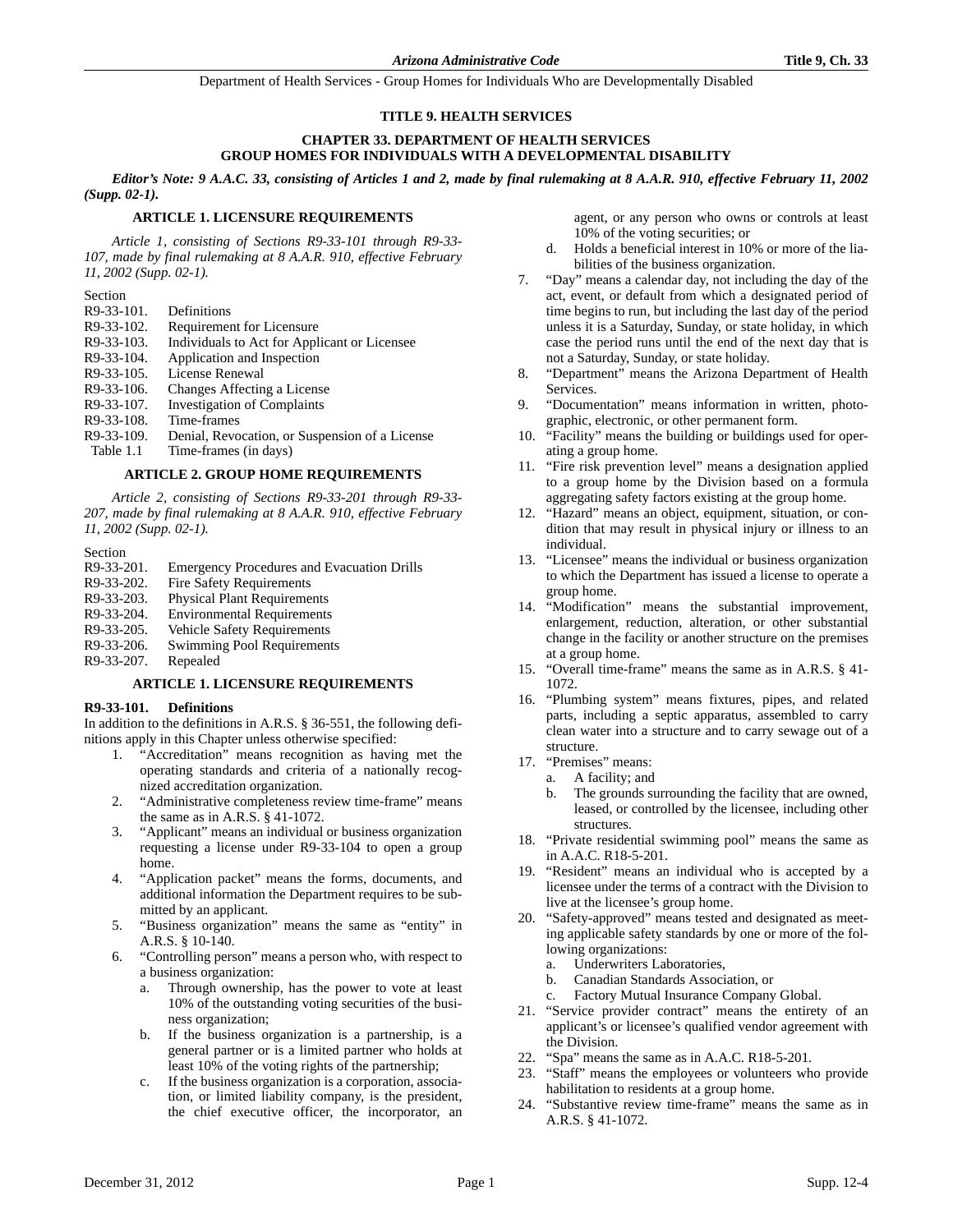# **Historical Note**

New Section made by final rulemaking at 8 A.A.R. 910, effective February 11, 2002 (Supp. 02-1). Amended by final rulemaking at 18 A.A.R. 3295, effective February 3, 2013 (Supp. 12-4).

## **R9-33-102. Requirement for Licensure**

- **A.** An applicant shall obtain a license to operate a group home from the Department before providing supervision or habilitation to an individual with a developmental disability in a group home.
- **B.** A license to operate a group home is valid for the following, as indicated on the license:
	- 1. Address of the group home;
	- 2. Name of the licensee;
	- 3. Name of the group home, if applicable;
	- 4. Fire risk prevention level; and
	- 5. Licensing period for the group home.

## **Historical Note**

New Section made by final rulemaking at 8 A.A.R. 910, effective February 11, 2002 (Supp. 02-1). Amended by final rulemaking at 18 A.A.R. 3295, effective February 3, 2013 (Supp. 12-4).

## **R9-33-103. Individuals to Act for Applicant or Licensee**

When an applicant or licensee is required by this Chapter to provide information on or sign an application form or other document, the following shall satisfy the requirement on behalf of the applicant or licensee:

- 1. If the applicant or licensee is an individual, the individual; and
- 2. If the applicant or licensee is a business organization, the individual who the business organization has designated to act on the business organization's behalf for purposes of this Chapter and who:
	- a. Is a controlling person of the business organization,
	- b. Is a U.S. citizen or legal resident, and
	- c. Has an Arizona address.

# **Historical Note**

New Section made by final rulemaking at 8 A.A.R. 910, effective February 11, 2002 (Supp. 02-1). R9-33-103 renumbered to R9-33-104; new R9-33-103 made by final rulemaking at 18 A.A.R. 3295, effective February 3, 2013 (Supp. 12-4).

## **R9-33-104. Application and Inspection**

- **A.** For a license to operate a group home, an applicant shall submit to the Department a completed application packet that contains:
	- 1. An application form provided by the Department that includes:
		- a. The applicant's name;
		- b. The proposed group home's name, if any;
		- c. The address and telephone number of the proposed group home;
		- d. The applicant's address and telephone number, if different from the address or telephone number of the proposed group home;
		- e. The applicant's e-mail address;
		- f. The name and contact information of an individual acting on behalf of the applicant according to R9-33- 103, if applicable;
		- g. Whether the applicant agrees to allow the Department to submit supplemental requests for information under R9-33-108(C)(3);
		- h. Whether the applicant is a current service provider or intends to become a service provider;
- i. The fire risk prevention level at which the applicant anticipates operating the group home; and
- j. The applicant's signature and the date signed;
- 2. A copy of the applicant's:
	- a. U.S. passport, current or expired;
	- b. Birth certificate;
		- c. Naturalization documents; or
	- d. Documentation of legal resident alien status;
- 3. A copy of the applicant's:
	- a. Current service provider contract with the Division indicating that services are to be provided at the address of the proposed group home; or
	- b. Documentation from the Division demonstrating that the applicant has a service provider contract pending for providing services at the address of the proposed group home; and
- 4. A copy of the applicant's accreditation report issued by a nationally recognized accreditation organization, if applicable.
- **B.** An applicant or licensee shall allow the Department immediate access to all areas of the premises, a resident, record, or vehicle used to transport a resident, according to A.R.S. § 41-1009.
- **C.** Upon receipt of the application packet in subsection (A), the Department shall issue or deny a license to an applicant as provided in R9-33-108.

## **Historical Note**

New Section made by final rulemaking at 8 A.A.R. 910, effective February 11, 2002 (Supp. 02-1). R9-33-104 renumbered to R9-33-105; new R9-33-104 renumbered from R9-33-103 and amended by final rulemaking at 18 A.A.R. 3295, effective February 3, 2013 (Supp. 12-4).

## **R9-33-105. License Renewal**

- **A.** At least 60 days before the expiration date indicated on a license to operate a group home, for renewal of the license to operate a group home, a licensee shall submit to the Department an application packet that contains the information and documents in R9-33-104(A)(1), R9-33-104(A)(3)(a), and R9- 33-104(A)(4).
- **B.** The Department shall renew a license to operate a group home:
	- 1. If, after conducting an onsite inspection, the Department determines that the licensee is in compliance with the applicable requirements in this Chapter; and
	- 2. According to the time-frames in R9-33-108.

## **Historical Note**

New Section made by final rulemaking at 8 A.A.R. 910, effective February 11, 2002 (Supp. 02-1). R9-33-105 renumbered to R9-33-106; new R9-33-105 renumbered from R9-33-104 and amended by final rulemaking at 18 A.A.R. 3295, effective February 3, 2013 (Supp. 12-4).

## **R9-33-106. Changes Affecting a License**

**A.** A licensee shall notify the Department in writing at least 30 days before the effective date of:

- 1. Termination of operation of a group home;
- 2. Termination of a service provider contract with the Division;
- 3. A change in the ownership of the group home;
- 4. A change in the name of the group home;
- 5. If the licensee is an individual, a legal change of the licensee's name;
- 6. Construction or modification of the facility or another structure on the premises other than construction or modification undertaken in accordance with R9-33-203(A); or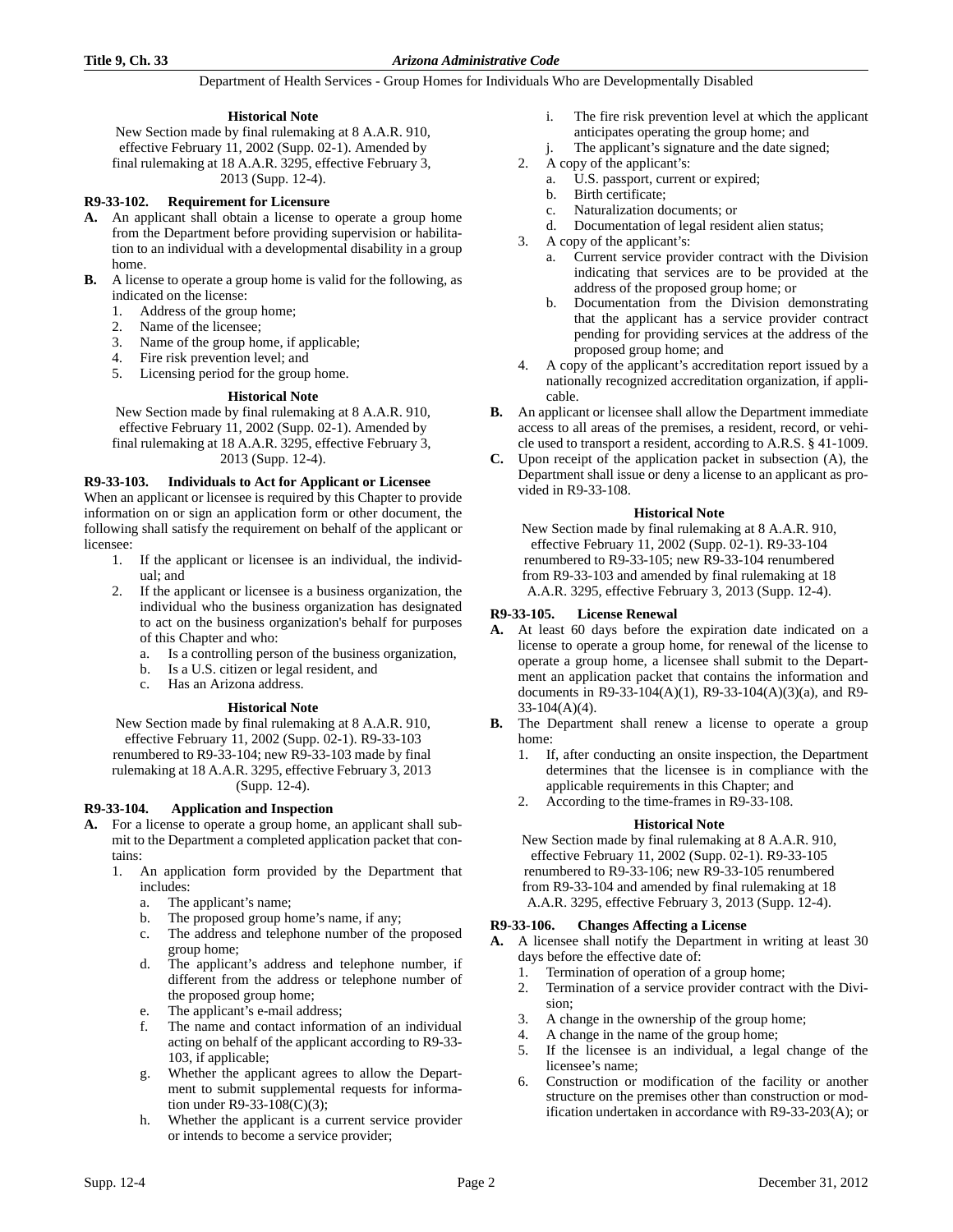- 7. If approved by the Division, a change in the group home's fire risk prevention level.
- **B.** If the Department receives the notification in subsection (A)(1), the Department shall void the licensee's license to operate a group home as of the termination date specified by the licensee.
- **C.** If the Department receives the notification in subsection  $(A)(2)$ , the Department shall take the applicable action in R9-33-109.
- **D.** If the Department receives the notification in subsection (A)(3), the Department shall void the licensee's license to operate a group home upon issuance of a new license to operate a group home to the entity assuming ownership of the group home.
- **E.** If the Department receives the notification in subsection  $(A)(4)$  or  $(5)$ , the Department shall issue to the licensee an amended license that incorporates the change but retains the expiration date of the existing license.
- **F.** If the Department receives the notification in subsection (A)(6) or (7), the Department shall conduct an inspection of the premises as indicated in R9-33-104(B) and, if the group home is in compliance with A.R.S. Title 36, Chapter 5.1 and this Chapter, if applicable, issue to the licensee an amended license that incorporates the change but retains the expiration date of the existing license.
- **G.** An individual or business organization planning to assume operation of an existing group home shall obtain a new license as required in R9-33-102(A) before beginning operation of the group home.

## **Historical Note**

New Section made by final rulemaking at 8 A.A.R. 910, effective February 11, 2002 (Supp. 02-1). R9-33-106 renumbered to R9-33-107; new R9-33-106 renumbered from R9-33-105 and amended by final rulemaking at 18 A.A.R. 3295, effective February 3, 2013 (Supp. 12-4).

# **R9-33-107. Investigation of Complaints**

- **A.** Upon receipt of a complaint or information indicating that a group home may not be in compliance with A.R.S. Title 36, Chapter 5.1 or this Chapter, the Department shall:
	- 1. Investigate the complaint or information about noncompliance within 30 days after receipt of the complaint or information about noncompliance;
	- 2. Develop a written report documenting the investigation;
	- 3. Provide the licensee with the written report in subsection  $(A)(2)$ ; and
	- 4. If the complaint or information about noncompliance was substantiated, notify the Division of the outcome of the investigation.
- **B.** If the Department substantiates a complaint or information about noncompliance at a group home, the licensee of the group home shall:
	- 1. Establish a plan of correction, if applicable, for correction of a deficiency;
	- 2. Agree to carry out the plan of correction by signing the written report in subsection  $(A)(2)$ ; and
	- 3. Ensure that a deficiency listed on the plan of correction is corrected within 30 days after the date of the plan of correction or within a time period the Department and the licensee agree upon in writing.

# **Historical Note**

New Section made by final rulemaking at 8 A.A.R. 910, effective February 11, 2002 (Supp. 02-1). R9-33-107 renumbered to R9-33-109; new R9-33-107 renumbered from R9-33-106 and amended by final rulemaking at 18 A.A.R. 3295, effective February 3, 2013 (Supp. 12-4).

## **R9-33-108. Time-frames**

- **A.** The overall time-frame described in A.R.S. § 41-1072 for a license granted by the Department under this Chapter is set forth in Table 1.1. The applicant or licensee and the Department may agree in writing to extend the substantive review time-frame and the overall time-frame. An extension of the substantive review time-frame and the overall time-frame may not exceed 25% of the overall time-frame.
- **B.** The administrative completeness review time-frame described in A.R.S. § 41-1072 for a license granted by the Department under this Chapter is set forth in Table 1.1 and begins on the date that the Department receives an application packet.
	- The Department shall send a notice of administrative completeness or deficiencies to the applicant or licensee within the administrative completeness review timeframe.
		- a. A notice of deficiencies shall list each deficiency and the information or items needed to complete the application.
		- b. The administrative completeness review time-frame and the overall time-frame are suspended from the date that the notice of deficiencies is sent until the date that the Department receives all of the missing information or items from the applicant or licensee.
		- c. If an applicant or licensee fails to submit to the Department all of the information or items listed in the notice of deficiencies within 120 days after the date that the Department sent the notice of deficiencies or within a time period the applicant or licensee and the Department agree upon in writing, the Department shall consider the application withdrawn.
	- 2. If the Department issues a license during the administrative completeness review time-frame, the Department shall not issue a separate written notice of administrative completeness.
- **C.** The substantive review time-frame described in A.R.S. § 41- 1072 is set forth in Table 1.1 and begins on the date of the notice of administrative completeness.
	- 1. As part of the substantive review of an application for a license, the Department shall conduct an inspection that may require more than one visit to the group home.
	- 2. The Department shall send a license or a written notice of denial of a license within the substantive review timeframe.
	- During the substantive review time-frame, the Department may make one comprehensive written request for additional information, unless the applicant or licensee has agreed in writing to allow the Department to submit supplemental requests for information.
		- a. If the Department determines that an applicant or licensee, a group home, or the premises are not in substantial compliance with A.R.S. Title 36, Chapter 5.1 and this Chapter, the Department shall send a comprehensive written request for additional information that includes a written statement of deficiencies stating each statute and rule upon which noncompliance is based.
		- b. An applicant or licensee shall submit to the Department all of the information requested in a comprehensive written request for additional information or a supplemental request for information, including, if applicable, documentation of the corrections required in a statement of deficiencies, within 30 days after the date of the comprehensive written request for additional information or the supplemen-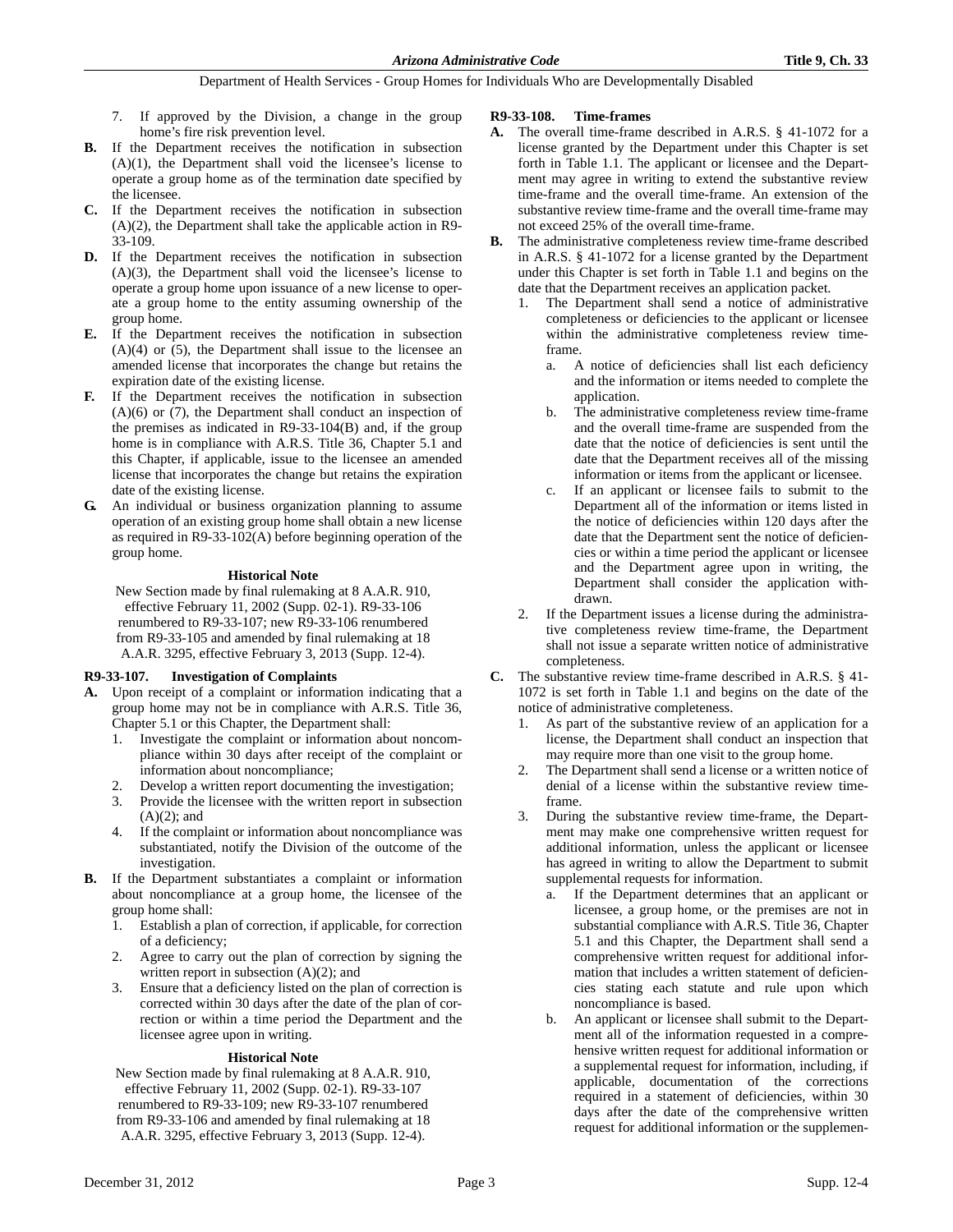tal request for information or within a time period the applicant or licensee and the Department agree upon in writing.

- c. The substantive review time-frame and the overall time-frame are suspended from the date that the Department sends a comprehensive written request for additional information or a supplemental request for information until the date that the Department receives all of the information requested, including, if applicable, documentation of corrections required in a statement of deficiencies.
- d. If an applicant or licensee fails to submit to the Department all of the information requested in a comprehensive written request for additional information or a supplemental request for information, including, if applicable, documentation of corrections required in a statement of deficiencies, within the time prescribed in subsection  $(C)(3)(b)$ , the Department shall deny the application.
- 4. The Department shall issue a license if the Department determines that the applicant or licensee and the group home, including the premises, are in substantial compliance with A.R.S. Title 36, Chapter 5.1 and this Chapter.
- 5. If the Department denies a license, the Department shall send to the applicant or licensee a written notice of denial setting forth the reasons for denial and all other information required by A.R.S. § 41-1076.

## **Table 1.1 Time-frames (in days)**

**Historical Note**

New Section made by final rulemaking at 18 A.A.R. 3295, effective February 3, 2013 (Supp. 12-4).

#### **R9-33-109. Denial, Revocation, or Suspension of a License**

**A.** The Department may deny an application or suspend or revoke a license to operate a group home if:

- 1. An applicant or licensee does not meet the application requirements contained in R9-33-104 or R9-33-105(A);
- 2. A licensee is not a service provider for the duration of one licensure period;
- 3. A licensee does not correct the deficiencies according to the plan of correction contained in R9-33-107 by the time stated in the plan of correction; or
- 4. The nature or number of violations revealed by any type of inspection or investigation of a group home poses a direct risk to the life, health, or safety of a resident.
- **B.** An applicant or licensee may appeal the Department's determination in subsection (A) according to A.R.S. Title 41, Chapter 6, Article 10.
- **C.** The Department shall immediately notify the Division when an application is denied and when a license to operate a group home is suspended or revoked.

#### **Historical Note**

New Section renumbered from R9-33-107 and amended by final rulemaking at 18 A.A.R. 3295, effective February 3, 2013 (Supp. 12-4).

| Type of approval                          | Statutory authority    | Overall<br>time-frame | Administrative<br>completeness<br>review time-<br>frame | Substantive<br>review time-<br>frame |
|-------------------------------------------|------------------------|-----------------------|---------------------------------------------------------|--------------------------------------|
| Application for a license under R9-33-104 | A.R.S. § 36-132(A)(21) | 120                   | 60                                                      | 60                                   |
| Renewal of a license under R9-33-105      | A.R.S. § 36-132(A)(21) | 60                    | 30                                                      | 30                                   |

# **Historical Note**

Table 1.1 made by final rulemaking at 18 A.A.R. 3295, effective February 3, 2013 (Supp. 12-4).

## **ARTICLE 2. GROUP HOME REQUIREMENTS**

## **R9-33-201. Emergency Procedures and Evacuation Drills**

- **A.** A licensee shall ensure that a written plan for emergencies:
	- 1. Is developed and implemented;
	- 2. Is available and accessible to staff and each resident at the facility;
	- 3. Contains procedures for responding to fire, emergency, severe weather conditions, and other disasters, including:
		- a. Routes of evacuation, location of firefighting equipment, and evacuation devices identified on a floor plan of the facility;
		- b. Instructions on the use of fire alarm systems, firefighting equipment, and evacuation devices;
		- c. Procedures for evacuating each resident, including a resident who is not capable of self-preservation or who has a mobility, sensory, or other physical impairment; and
		- d. Procedures for notifying an emergency response team, law enforcement, and the licensee or the licensee's designee; and
	- 4. Includes procedures for when a resident is missing from the premises.
- **B.** A licensee shall ensure that:
- The facility's street address is painted or posted against a contrasting background so that the group home's street address is visible from the street; or
- The local emergency response team, such as the local fire department, is notified of the location of the facility in writing at least once every 12 months. The licensee shall make the written notification available for review at the facility for at least two years from the date of the notification.
- **C.** A licensee shall ensure that:
	- 1. Except as described in subsection (D), an evacuation drill that includes all residents, except any residents otherwise specifically excluded from evacuation drills as indicated on documentation provided by the Division for the resident, is conducted at least once every six months on each shift; and
	- 2. Documentation of an evacuation drill is available for review at the facility for at least two years after the date of the evacuation drill that includes:
		- a. The date and time of the evacuation drill;
		- b. The length of time to evacuate or simulate the evacuation of all residents from the facility;
		- c. A summary of the evacuation drill, including a list of the residents and staff who were present at the time of the drill, how the drill was performed, how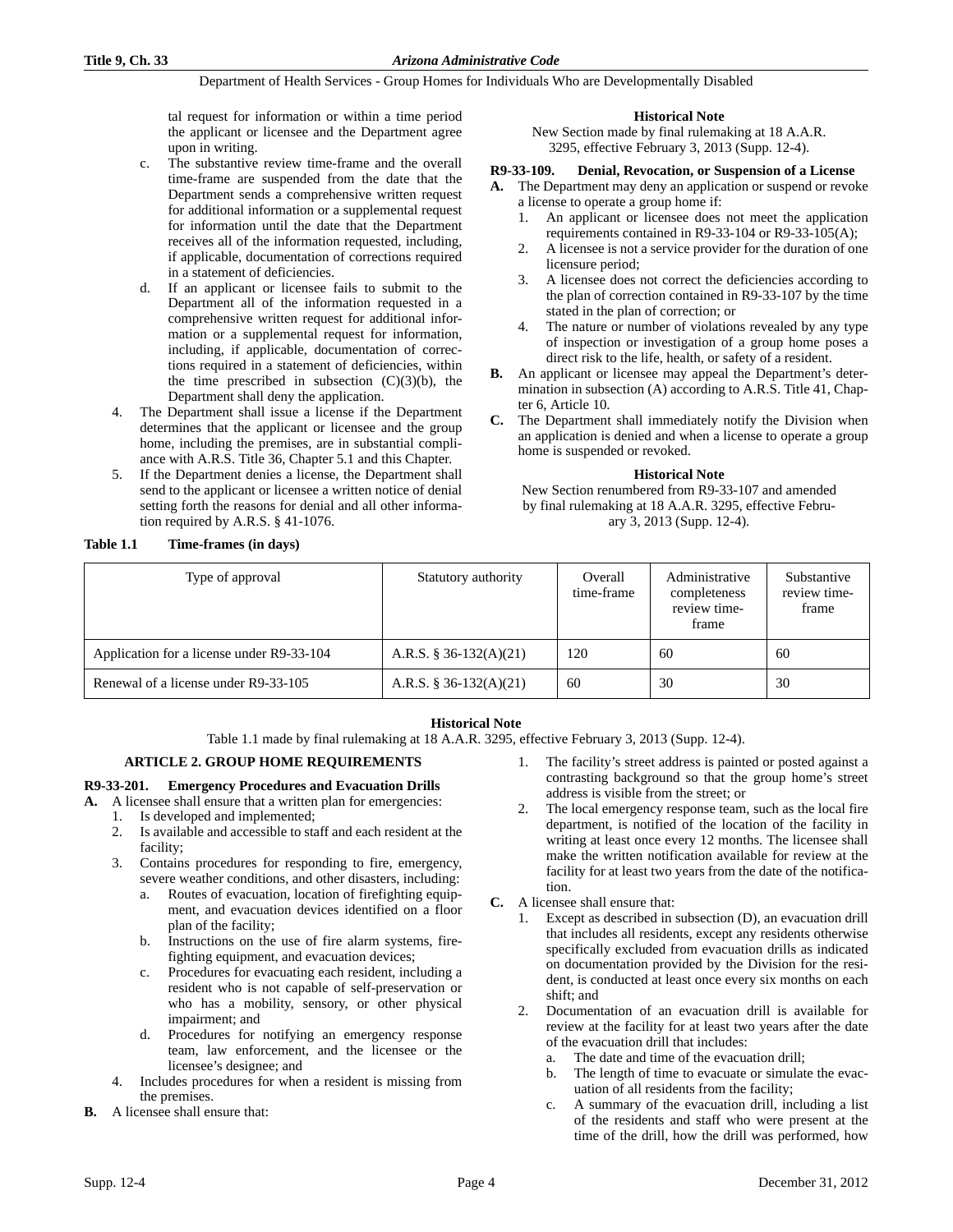long the drill took to complete, and, if applicable, a list of residents for whom evacuation was simulated; and

- d. Except as provided in subsection (D)(2), if the length of time to evacuate all residents from the facility exceeds three minutes, a plan of correction to bring the evacuation time to three minutes or less in case of an actual emergency requiring evacuation.
- **D.** If a group home provides services to a resident whom the Division has identified, through the assessment process used to determine the group home's fire risk prevention level, as having a condition that could cause a resident to be harmed if the resident participated in an evacuation drill, a licensee shall ensure that:
	- 1. An evacuation drill:
		- a. Does not include the resident, and
		- b. Simulates the evacuation of the resident according to the plan required in subsection  $(A)(3)(c)$ , and
	- 2. The documentation of an evacuation drill required in subsection  $(C)(2)$  also includes, if the length of time to evacuate or simulate the evacuation of all residents exceeds five minutes, a plan of correction to bring the evacuation time to five minutes or less in case of an actual emergency requiring evacuation.
- **E.** A licensee shall ensure that:
	- 1. A first aid kit is available in the facility that has the following items in a quantity sufficient to meet the needs of residents and staff:
		- a. Adhesive sterile bandages of assorted sizes,
		- b. Sterile gauze pads,
		- c. Sterile gauze rolls,
		- d. Adhesive or self-adhering tape,
		- e. Antiseptic solution or sealed antiseptic wipes,
		- f. Re-closable plastic bags of at least one-gallon size,
		- g. Single-use non-porous gloves,
		- h. Scissors,
		- i. Tweezers, and
		- j. A cardiopulmonary resuscitation mouth guard or mouth shield;
	- 2. All stairways, hallways, walkways, and other routes of evacuation are free of any obstacle that may prevent evacuation of a resident in an emergency;
	- 3. If a window or door contains locks, bars, grills, or other devices that obstruct evacuation, each device contains a release mechanism that is operable from the inside of a facility and that does not require the use of a key, special knowledge, or special effort;
	- 4. Each facility contains a working non-cellular telephone that is available and accessible to staff and each resident at all times; and
	- The following are posted at the location of a facility's telephone:
		- a. Instructions to dial 911 or the telephone number of another local emergency response team, and
		- b. The address and telephone number of the group home.

# **Historical Note**

New Section made by final rulemaking at 8 A.A.R. 910, effective February 11, 2002 (Supp. 02-1). Amended by final rulemaking at 18 A.A.R. 3295, effective February 3, 2013 (Supp. 12-4).

# **R9-33-202. Fire Safety Requirements**

**A.** The Department shall issue to an applicant or licensee:

- 1. A fire risk prevention level 1 group home license if the group home meets the requirements in subsections (B) through (G); and
- 2. A fire risk prevention level 2 group home license if the group home meets the requirements in subsections (B) through (H).
- **B.** A licensee shall ensure that the premises are in compliance with all applicable state and local fire safety regulations and that:
	- 1. Before a license is issued or renewed, a fire inspection is conducted by the local fire department, the Department, or an entity authorized by the Department;
	- 2. Any repair or correction stated in a fire inspection report is made or corrected according to the requirements and time in the fire inspection report; and
	- 3. A current fire inspection report is available for review at the group home.
- **C.** A licensee shall ensure that the facility has at least one working, portable, all-purpose fire extinguisher labeled as rated at least 2A-10-BC by Underwriters Laboratories, or two colocated working, portable, all-purpose fire extinguishers labeled as rated at least 1A-10-BC by Underwriters Laboratories, installed and maintained in the facility as prescribed by the manufacturer or the fire authority having jurisdiction.
- **D.** A licensee shall ensure that a fire extinguisher:
	- 1. Is either:
		- a. Disposable and has a charge indicator showing green or "ready" status; or
		- b. Serviced at least once every 12 months by a fire extinguisher technician certified by the National Fire Protection Agency, the International Code Council, or Compliance Services and Assessments; and
		- 2. If serviced, is tagged specifying:
			- a. The date of purchase or the date of recharging, whichever is more recent; and
			- b. The name of the organization performing the service, if applicable.
- **E.** A licensee shall ensure that smoke detectors are:
	- 1. Working and audible at a level of 75db from the location of each bed used by a resident in the facility;
	- 2. Capable of alerting all residents in the facility, including a resident with a mobility or sensory impairment;
	- 3. Installed according to the manufacturer's instructions;
	- 4. Located in at least the following areas:
		- a. Each bedroom;
		- b. Each room or hallway adjacent to a bedroom, except a bathroom or a laundry room; and
		- c. Each room or hallway adjacent to the kitchen, except a bathroom, a pantry, or a laundry room; and
	- 5. If the licensee has been cited more than once in the previous four years under subsections (E)(1) through (4), either:
		- a. Hard-wired to the electrical system of the group home with a battery backup; or
		- b. Connected to an early-warning fire detection system required in subsection (H)(2), if applicable.
- **F.** A licensee shall ensure that each bedroom has at least one openable window or door to the outside for use as an emergency exit.
- **G.** A licensee shall ensure that:
	- 1. A usable fireplace is covered by a protective screen or covering at all times; and
	- 2. Combustible or flammable materials are not stored within three feet of a furnace, heater, water heater, or usable fireplace.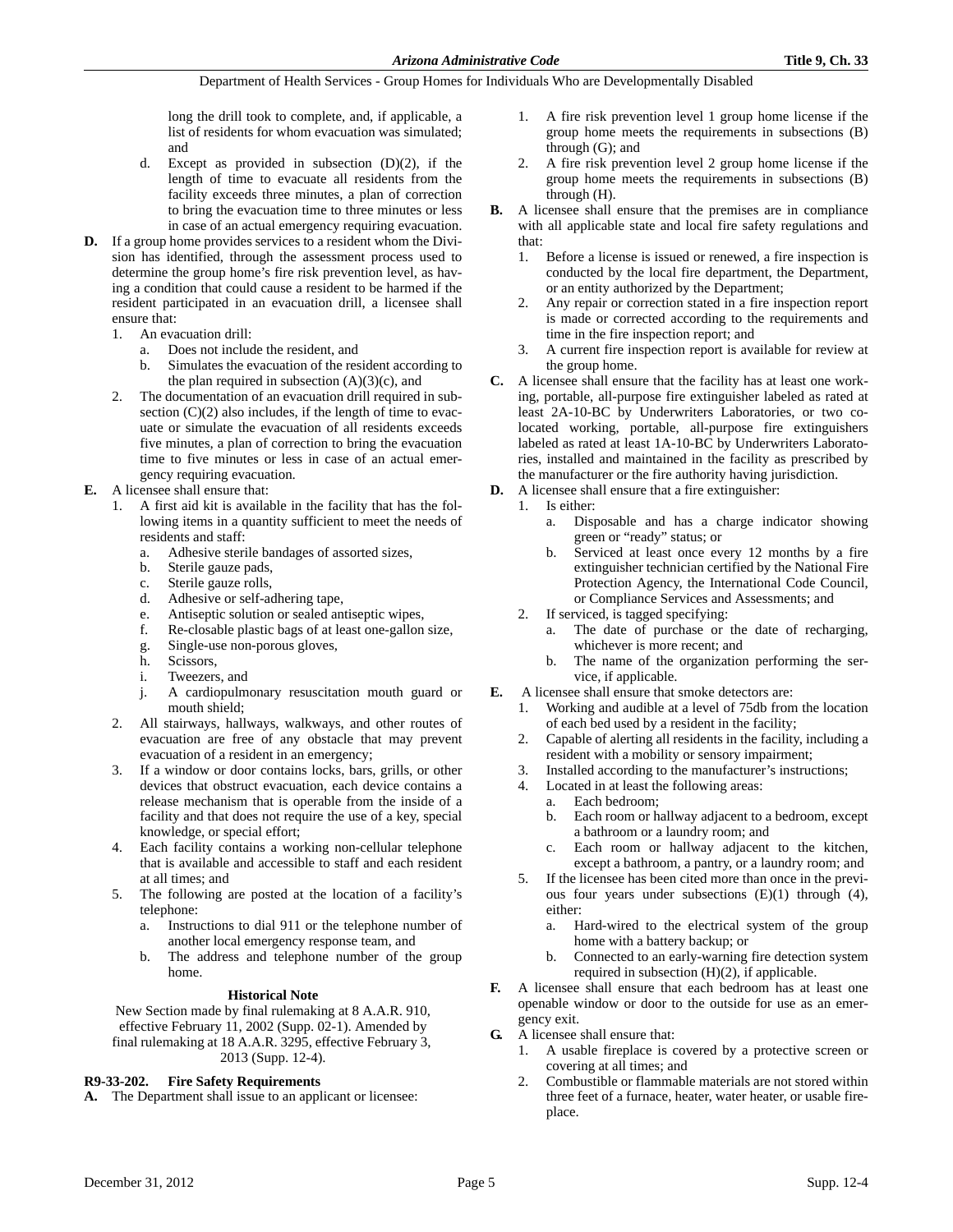- **H.** A licensee of a fire risk prevention level 2 group home shall ensure that:
	- 1. The facility contains an emergency lighting system that:
		- a. Works without in-house electrical power, b. Illuminates the path of evacuation, and
		- c. Is inspected at least once every 12 months by the manufacturer or an entity that installs and repairs emergency lighting systems;
	- 2. The facility has an early-warning fire detection system that:
		- a. Is safety-approved;
		- b. Is hard-wired or connected wirelessly, with battery back-up;
		- c. Sounds every alarm in the facility when smoke is detected;
		- d. Is installed in each bedroom, each room or each hallway adjacent to a bedroom, and each room or each hallway adjacent to a kitchen; and
		- e. Is inspected at least once every 12 months by the manufacturer or by an entity that installs and repairs early-warning fire detection systems;
	- 3. The facility has one of the following:
		- Sufficient staff on duty to evacuate all residents present at the facility within three minutes or, if applicable under R9-33-201(D), within five minutes; or
		- b. An automatic sprinkler system installed according to the applicable standard incorporated by reference in A.A.C. R9-1-412 and installed according to NFPA 13, NFPA 13R, or NFPA 13D, as applicable, that:
			- i. Covers every room in the facility; and
			- ii. Is inspected at least once every 12 months by the manufacturer or by an entity that installs and repairs automatic sprinkler systems; and
	- 4. Documentation is available at the facility for two years after the date of an inspection:

a. For:

- i. The emergency lighting system inspection required in subsection  $(H)(1)(c)$ ;
- ii. The early-warning fire detection system inspection required in subsection  $(H)(2)(e)$ ; and
- iii. If applicable, the automatic sprinkler system required in subsection  $(H)(3)(b)(ii)$ ; and
- b. That includes:
	- i. The date of the inspection,
	- ii. The name of the entity performing the inspection,
	- iii. A tag on the system or a written report of the results of the inspection, and
	- iv. A description of any repairs made to the system as a result of the inspection.

## **Historical Note**

New Section made by final rulemaking at 8 A.A.R. 910, effective February 11, 2002 (Supp. 02-1). Amended by final rulemaking at 18 A.A.R. 3295, effective February 3, 2013 (Supp. 12-4).

# **R9-33-203. Physical Plant Requirements**

## **A.** A licensee shall ensure that:

- 1. A group home is in compliance with applicable federal and state disability laws;
- 2. If a group home has a resident with a mobility, sensory, or other physical impairment, documentation is available for review at the group home that:
	- a. Is provided by the Division; and
- b. Identifies modifications, if any, needed to the premises to ensure that the premises are accessible to and usable by the resident;
- 3. The premises have been modified as identified by the Division in subsection (A)(2)(b);
- 4. Ramps, stairs, or steps on the premises are secured firmly to the ground or a permanent structure and have slipresistant surfaces; and
- 5. If handrails and grab bars are installed in a facility, handrails and grab bars are securely attached and stationary.
- **B.** A licensee shall ensure that:
	- 1. A method of heating and cooling maintains the facility between 65° F and 85° F in areas of the facility occupied by residents;
	- 2. Ventilation is provided by an openable window, air conditioning, or other mechanical device;
	- 3. Working, safe appliances for cooling and cooking food are provided in the facility that:
		- a. Are safety-approved;
		- b. If used to refrigerate food, maintain the food at a temperature of 40° F or below at all times; and
		- c. If used to freeze food, maintain the food at a temperature of 0° F or below at all times;
	- 4. Hot water temperatures in the facility are maintained between 95° F and 120° F; and
	- 5. Bathtubs and showers contain slip-resistant strips, rubber bath mats, or slip-resistant surfaces.
- **C.** A licensee shall ensure that:
	- 1. Electrical lighting is contained in each room in the facility;
	- 2. Electrical devices and equipment on the premises are safety-approved, safe, and in working order;
	- Electrical outlets on the premises are safe, covered with a faceplate, and installed in accordance with the requirements of the local jurisdiction;
	- 4. If the facility was built or modified on or after the effective date of this Chapter, any electrical outlet located within 3 feet of a water source includes a ground fault circuit interrupt (GFCI);
	- 5. An appliance, light, or other device with a frayed or spliced electrical cord is not used on the premises; and
	- 6. An electrical cord, including an extension cord, on the premises is not:
		- a. Used as a substitute for permanent wiring,
		- b. Run under a rug or carpeting,
		- c. Run over a nail, or
		- d. Run from one room to another.
- **D.** A licensee shall ensure that:
	- 1. A facility contains a safe, working plumbing system;
	- If a facility's plumbing system is connected to a nonmunicipal sewage disposal system, the plumbing system and connective piping are free of visible leakage; and
	- 3. The premises do not contain unfenced or uncovered wells, ditches, or holes into which an individual may step or fall.

## **Historical Note**

New Section made by final rulemaking at 8 A.A.R. 910, effective February 11, 2002 (Supp. 02-1). Amended by final rulemaking at 18 A.A.R. 3295, effective February 3, 2013 (Supp. 12-4).

# **R9-33-204. Environmental Requirements**

- **A.** A licensee shall ensure that:
	- 1. The premises are free of accumulations of garbage or refuse;
	- 2. Garbage and refuse in the facility are: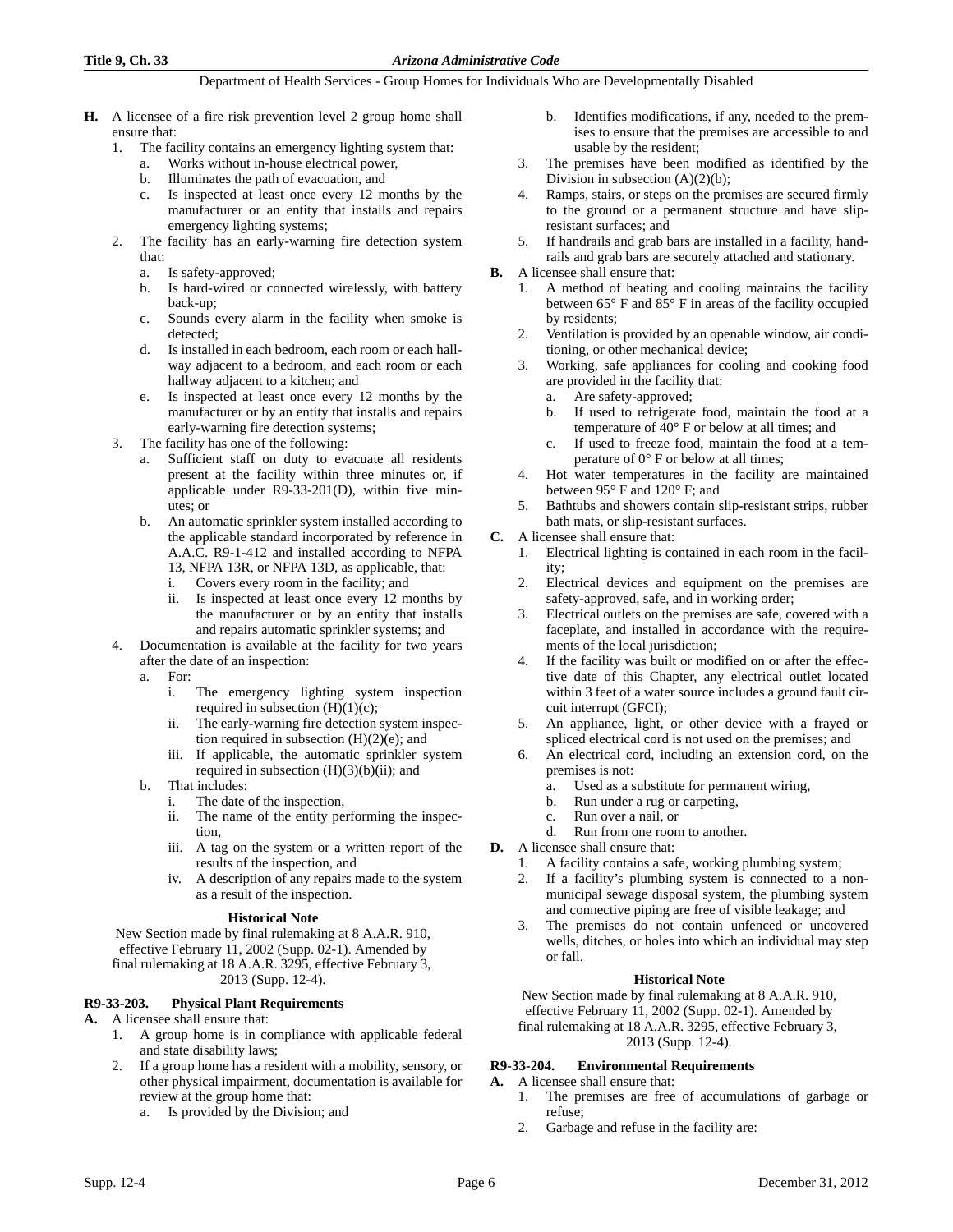- a. Stored in cleanable containers or in sealable plastic bags; and
- b. Removed from the facility at least once every seven days;
- 3. Cleaning compounds and toxic substances are maintained in labeled containers that:
	- a. Are stored to prevent a hazard;
	- b. Are appropriate to the contents of each container;
	- c. If appropriate based on a resident's disability, are locked; and
	- d. Are stored in a separate location from food or medicine;
- Unused furniture, equipment, fabrics, or devices are removed from the facility or maintained in a covered area on the premises that is designated by the licensee for storage in a manner that does not create a hazard; and

#### 5. There are no firearms or ammunition on the premises; **B.** A licensee shall ensure that:

- 1. The facility is maintained free of insects and vermin;
- 2. The premises and its structures and furnishings are:
	- a. In a clean condition,
	- b. Free of odors, such as urine or rotting food; and
	- c. In sufficiently good repair that no object, equipment, or condition present constitutes a hazard; and
- 3. Standing water is not allowed to accumulate on the premises, except in an area or vessel the purpose of which is to hold standing water.
- **C.** A licensee shall ensure that:
	- 1. An unvented space heater or open-flame space heater is not used on the premises;
	- 2. An electric portable heater or electric radiant heater is not used on the premises unless the electric portable heater or electric radiant heater:
		- a. Has:
			- i. Either a non-porous casing or a grill with a mesh small enough to prevent cloth or a child's finger from entering the casing,
			- ii. A tilt switch that shuts off power to the electric portable heater if the electric portable heater tips over,
			- iii. An automatic shutoff control to prevent overheating, and
			- iv. A thermostat control; and
		- b. Is plugged directly into a wall outlet; and
	- 3. A vented space heater used on the premises is:
		- a. Safety-approved;
		- b. Professionally installed in accordance with the requirements of the local jurisdiction; and
		- c. Mounted as a permanent fixture in a wall, floor, or ceiling.

# **Historical Note**

New Section made by final rulemaking at 8 A.A.R. 910, effective February 11, 2002 (Supp. 02-1). Section repealed; new Section renumbered from R9-33-205 and amended by final rulemaking at 18 A.A.R. 3295, effective February 3, 2013 (Supp. 12-4).

# **R9-33-205. Vehicle Safety Requirements**

**A.** A licensee shall ensure that a vehicle used to transport a resident:<br> $\frac{1}{1}$ .

- 1. Is maintained in safe and working order; and
- 2. Is equipped with:
	- a. A working heating and air conditioning system;
	- b. A first aid kit that meets the requirements in R9-33-  $201(E)(1);$
- c. Working seat belts for the driver and each passenger; and
- d. Floor mounted seat belts and wheel chair lock-down devices for each wheel chair passenger transported, if the vehicle is used to transport a passenger in a wheelchair.
- **B.** A licensee shall ensure that documentation of each maintenance or repair of a vehicle used to transport a resident is available for review at the facility for at least two years after the date of the maintenance or repair.

#### **Historical Note**

New Section made by final rulemaking at 8 A.A.R. 910, effective February 11, 2002 (Supp. 02-1). Section renumbered to R9-33-204; new Section renumbered from R-33- 206 and amended by final rulemaking at 18 A.A.R. 3295, effective February 3, 2013 (Supp. 12-4).

## **R9-33-206. Swimming Pool Requirements**

**A.** Except as provided in subsection (B), a licensee shall ensure that a private residential swimming pool on the premises:

- 1. If filled with water, is surrounded by a fence or enclosure constructed of rigid material that:
	- a. Is at least 5 feet high;
	- b. Is free of an opening that exceeds 4 inches or, if a wire mesh fence, is free of an opening that exceeds 1 3/4 inches;
	- c. Is free of openings for handholds or footholds on the exterior of the fence or enclosure;
	- d. Is at least 20 inches from the edge of the private residential swimming pool;
	- e. Is clear of objects out to a distance of 30 inches on either side of the fence or enclosure from the level of the ground to a height of 5 feet above the fence or enclosure;
	- f. Has at least one gate that:
		- i. Opens outward from the private residential swimming pool,
		- ii. Has a self-closing latch attached no less than 54 inches above ground level as measured from the exterior side of the fence or enclosure, and
		- iii. Is locked when the private residential swimming pool is not in use;
	- g. Is secured perpendicular to level ground; and
	- h. Is located at least 54 inches from the exterior wall of the facility to allow evacuation without entering the private residential swimming pool area;
- 2. Is not located in the path of an emergency exit;
- 3. If filled with water, is equipped with the following:
	- a. An operational water circulation system that clarifies the swimming pool water,
	- b. An operational vacuum cleaning system that maintains the sides and bottom of the pool free of dirt and debris,
	- c. A shepherd's crook that is attached to its own pole, and
	- d. A ring buoy with an attached rope that is at least 10 feet long plus the distance from the edge to the middle of the private residential swimming pool; and
- 4. If not filled with water, is covered completely by a covering that:
	- a. Is permitted by the local jurisdiction,
	- b. Is free of an opening that exceeds 1 inch,
	- c. Withstands weight of at least 495 pounds per square foot on all parts of the covering without any distortion or compression, and